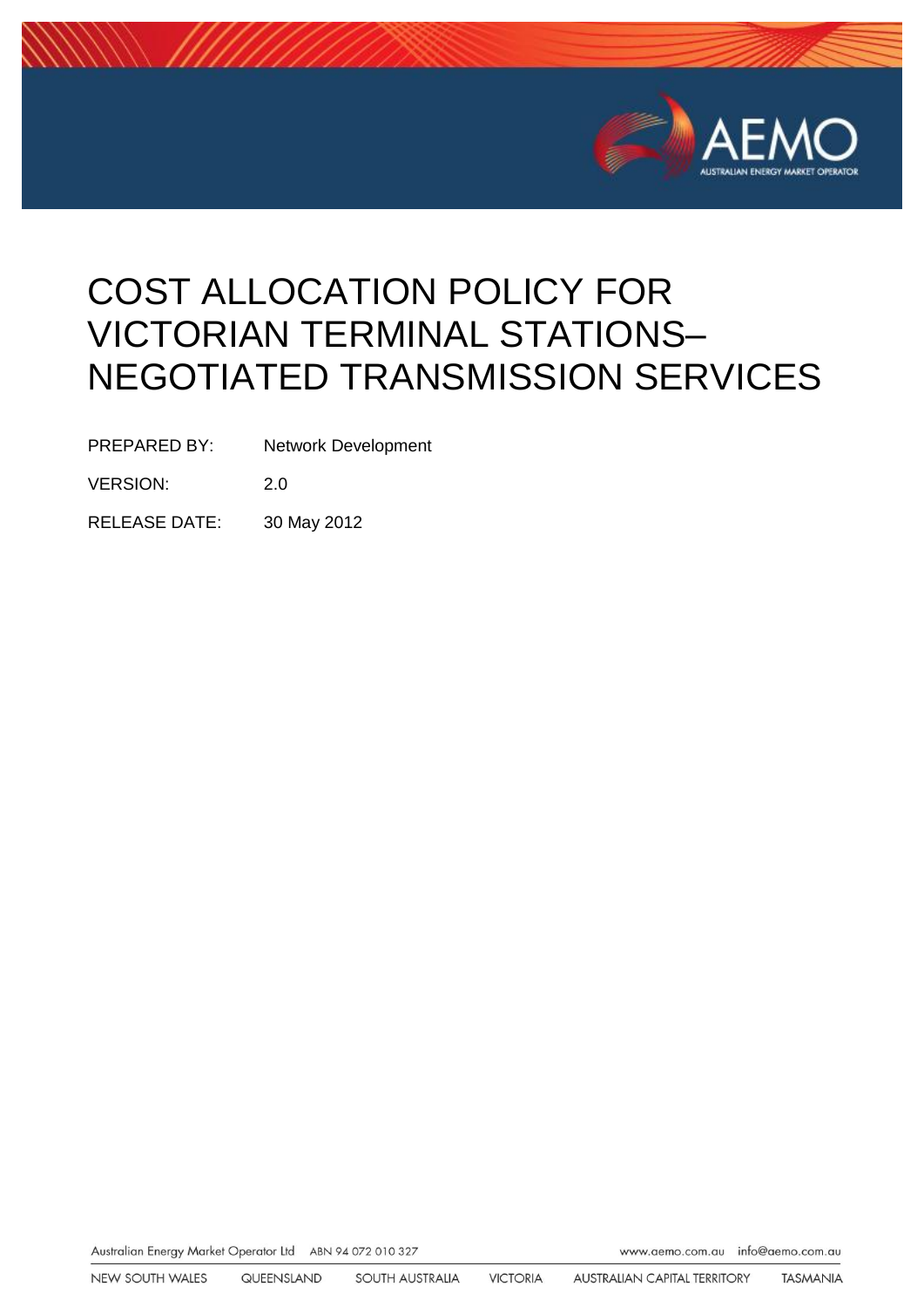

## Version Release History

| Version | Date      | <b>By</b>                    | <b>Changes</b>          |
|---------|-----------|------------------------------|-------------------------|
| 1.0     | 6 Oct 11  | <b>Transmission Services</b> | <b>For Consultation</b> |
| 2.0     | 30 May 12 | Network Development          | For Publication         |

Australian Energy Market Operator Ltd ABN 94 072 010 327

www.aemo.com.au info@aemo.com.au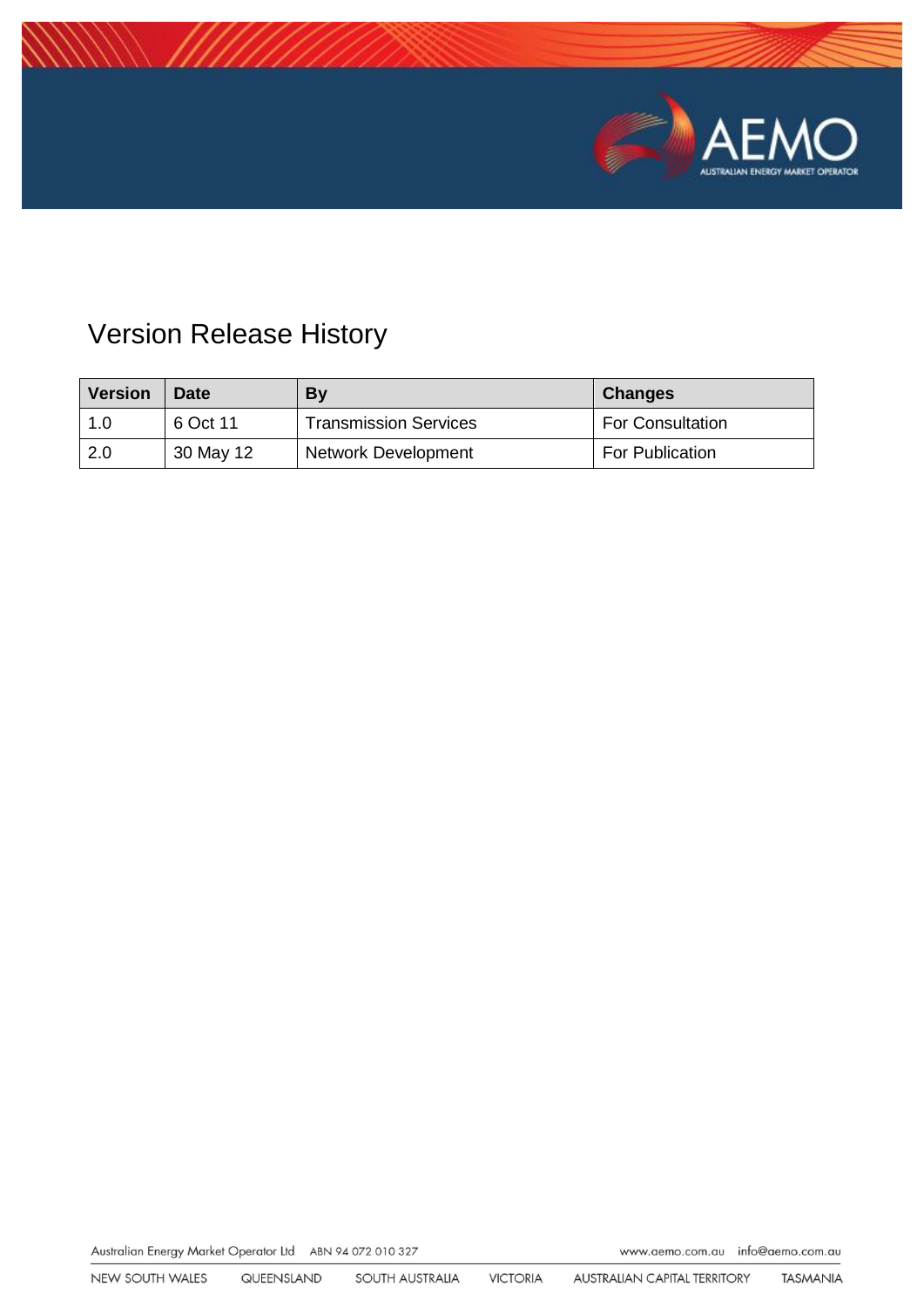

*This document is made available to you on the following basis:* 

- *a) Purpose – This Policy has been produced by the Australian Energy Market Operator Limited (AEMO) to provide information about shared network connections in Victoria as at the date of publication.*
- *b) No substitute – This Policy is not a substitute for, and should not be read in lieu of, the National Electricity Law (NEL), the National Electricity Rules (NER) or any other relevant laws, codes, rules, procedures or policies. Further, the contents of this Policy do not constitute legal or business advice and should not be relied on as a substitute for obtaining detailed advice about the NEL, the NER, or any other relevant laws, codes, rules, procedures or policies, or any aspect of the national electricity market or the electricity industry.*
- *c) No Warranty – While AEMO has used due care and skill in the production of this Policy, neither AEMO, nor any of its employees, agents and consultants make any representation or warranty as to the accuracy, reliability, completeness or suitability for particular purposes of the information in this Policy.*
- *d) Limitation of liability - To the extent permitted by law, AEMO and its advisers, consultants and other contributors to this Policy (or their respective associated companies, businesses, partners, directors, officers or employees) shall not be liable for any errors, omissions, defects or misrepresentations in the information contained in this Policy, or for any loss or damage suffered by persons who use or rely on such information (including by reason of negligence, negligent misstatement or otherwise).*

*© 2012 - Australian Energy Market Operator*

Australian Energy Market Operator Ltd ABN 94 072 010 327

www.aemo.com.au info@aemo.com.au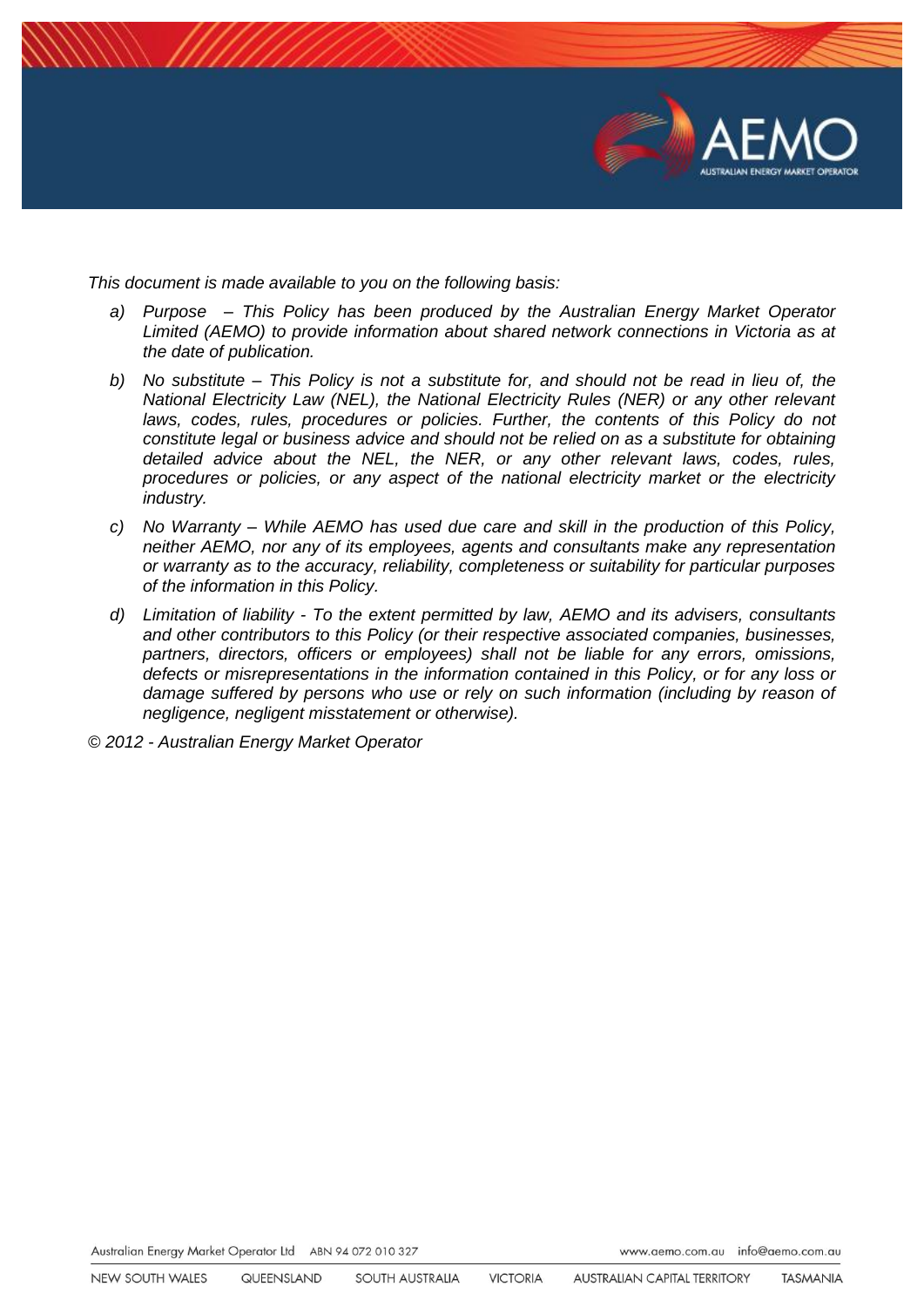

## **CONTENTS**

| 1              |                                                                               |  |  |  |  |
|----------------|-------------------------------------------------------------------------------|--|--|--|--|
| $\overline{2}$ |                                                                               |  |  |  |  |
| 3              |                                                                               |  |  |  |  |
| 4              |                                                                               |  |  |  |  |
| 5              |                                                                               |  |  |  |  |
| 6              |                                                                               |  |  |  |  |
| $\overline{7}$ |                                                                               |  |  |  |  |
| 7.1            |                                                                               |  |  |  |  |
| 7.2            |                                                                               |  |  |  |  |
| 7.3            |                                                                               |  |  |  |  |
| 7.4            |                                                                               |  |  |  |  |
| 7.4.1          | Conversion from a tee connection to a double- or breaker-and-a-half switching |  |  |  |  |
| 7.4.2          |                                                                               |  |  |  |  |
| 7.5            |                                                                               |  |  |  |  |
| 8              | Connection to Existing Prescribed Service Terminal Stations12                 |  |  |  |  |
| 9              |                                                                               |  |  |  |  |
| 9.1            |                                                                               |  |  |  |  |
| 9.2<br>9.3     |                                                                               |  |  |  |  |
| 9.4            |                                                                               |  |  |  |  |
|                |                                                                               |  |  |  |  |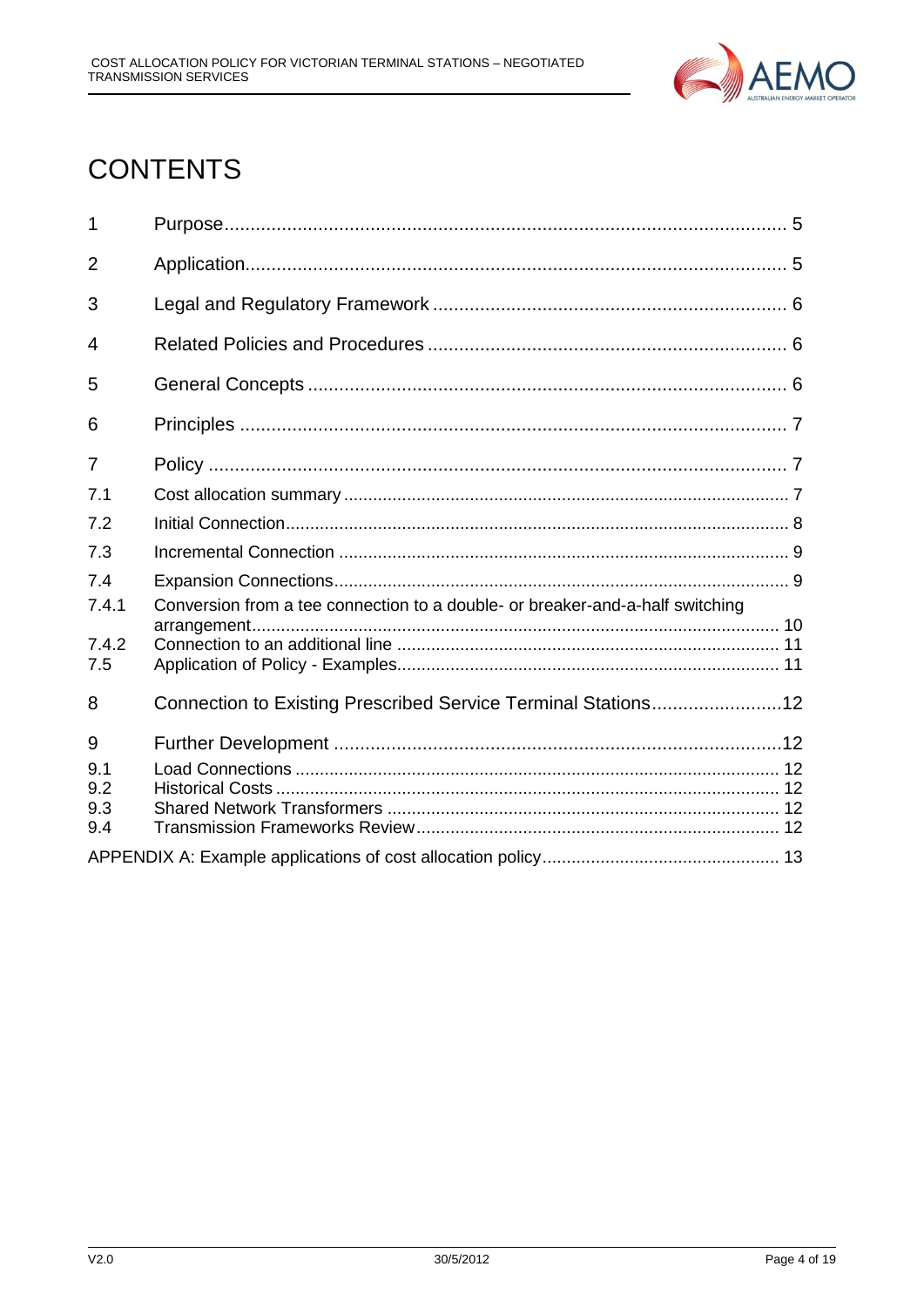

## <span id="page-4-0"></span>**1 Purpose**

The purpose of this policy document is to explain how AEMO will allocate costs between successive connection applicants to arrive at fair and reasonable pricing arrangements for negotiated transmission services that entail connection to multi connection terminal stations on the Victorian declared shared network (**DSN**).

Specifically, the objective of this policy is to encourage multiple connections to common terminal stations, in preference to multiple terminal stations servicing individual connections in close proximity to one another.

AEMO has developed this policy in response to receiving a significant number of connection applications within close physical proximity to one another in recent years. These connection applications have been to major 500 kV and 220 kV transmission lines which are critical to the secure operation of the DSN. Establishment of multi connection terminal stations rather than a separate terminal station for each individual connection provides the following advantages:

- Fewer "cut-ins" to the connecting transmission lines, with an associated improvement in security;
- Lower overall connection costs and better utilisation of terminal station assets, which is expected, ultimately, to reduce costs to connection applicants and consumers;
- Shorter lead times for applicants connecting to an existing terminal station as compared to building a new separate terminal station; and
- Increased likelihood of multi connection terminal stations being connected to additional transmission lines in the future, reducing constraints on individual connections.

In developing this policy, AEMO is seeking to address any possible disincentives faced by the first applicant connecting to a multi connection terminal station, including the following:

- First applicant must bear all costs of establishing the terminal station until a subsequent connection application is received. AEMO is proposing to require subsequent applicants to contribute retrospectively to station establishment costs, in addition to contributing to prospective charges;
- A high level of uncertainty may exist regarding the likelihood and timing of subsequent connection applications. AEMO will make applicants seeking to connect in the vicinity aware of the terminal station and encourage them to connect to the existing terminal station where it is technically and economically efficient.

A further general aim of the policy is to provide a framework for sharing of negotiated transmission service costs, and avoid protracted negotiations.

## <span id="page-4-1"></span>**2 Application**

In its Guidelines for Establishing Terminal Stations, AEMO outlines its approach in establishing a terminal station for voltages of 220 kV or above. Those Guidelines explain that terminal stations may be configured to allow for multiple connections of generating plant. This policy explains how negotiated transmission service charges will be allocated between multiple parties connecting generating plant to the same terminal station.

This policy covers three different situations where the costs of establishing and augmenting a terminal station will be allocated to the provision of negotiated transmission services. These situations are as follows:

- An Initial Connection.
- An Incremental Connection.
- An Expansion Connection.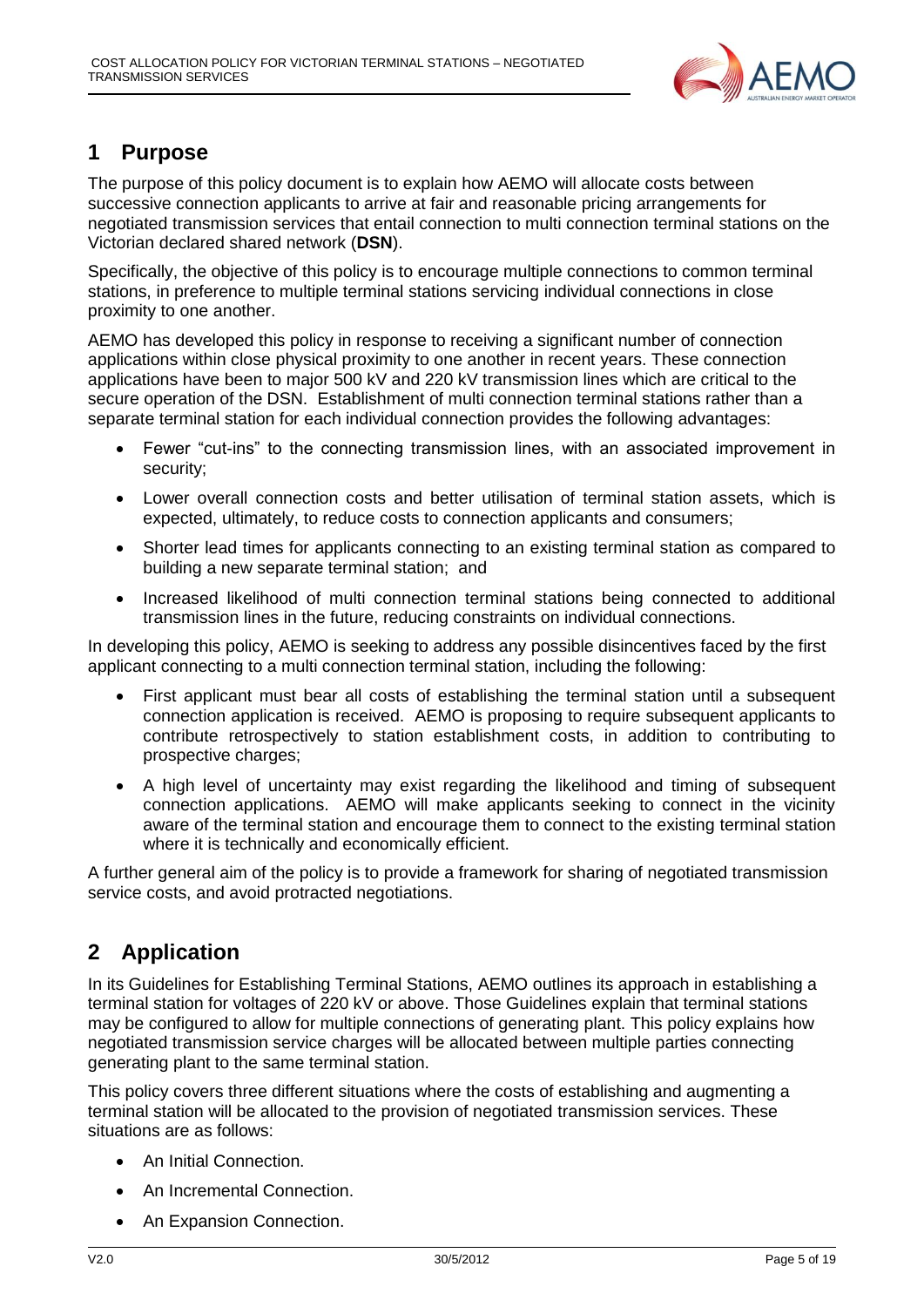

This policy applies to connections involving contestable and non-contestable transmission network augmentations.

## <span id="page-5-0"></span>**3 Legal and Regulatory Framework**

AEMO has declared network functions under the National Electricity Law, including:

- to plan and direct augmentation of the DSN;
- to provide shared transmission services by means of, or in connection with the DSN; and
- to provide information about the planning processes for augmentation of the DSN and to facilitate decisions for investment and the use of resources in the Victorian electricity industry.

AEMO is the provider of shared transmission services in Victoria and the party applicants are required to approach when seeking connection to the DSN. Connection to the DSN is governed by Chapter 5 of the National Electricity Rules (NER), while Chapter 6A governs the pricing of shared transmission services.

In determining this policy, AEMO has also been guided by the national electricity objective, which seeks to promote the efficient operation and investment in the market for the long-term benefit of consumers, taking account of price, quality, reliability, security and safety.

## <span id="page-5-1"></span>**4 Related Policies and Procedures**

This policy should be read with the following:

- Guidelines for Establishing Terminal Stations.
- Guidelines for Shared Transmission Connections.
- Policy on the Active Management of Victorian Connection Applications.
- Connecting Victoria: Transmission Project Development Protocol

## <span id="page-5-2"></span>**5 General Concepts**

The costs associated with the establishment of a terminal station and its subsequent use, are calculated by reference to the capital cost of establishing the relevant infrastructure plus the ongoing cost of operating and maintaining it. When a terminal station is augmented, there will be costs associated with the augmentation that are similarly calculated. When an applicant seeks a connection to the transmission network requiring the development of a terminal station, the costs associated with establishing, operating and maintaining the terminal station are charged to the applicant as negotiated transmission services.

With the exception of outage charges, which are borne upfront, these costs are converted to monthly charges for the provision of shared transmission services over a lengthy period of time (typically 30 years) and are charged in accordance with Use of System Agreements that applicants are required to enter into with AEMO. When new applicants seek connection to an existing terminal station (where the cost of the terminal station is being recouped from the initial applicant at whose request it was established) there will be a need to:

- Adjust the monthly charges paid by the initial applicant.
- Allocate a portion of the monthly charges relating to the establishment of the terminal station to the new applicant.

Subsequent applicants will share the monthly charges for establishment of the terminal station and pre-existing assets from when they connect. The operation and maintenance components of the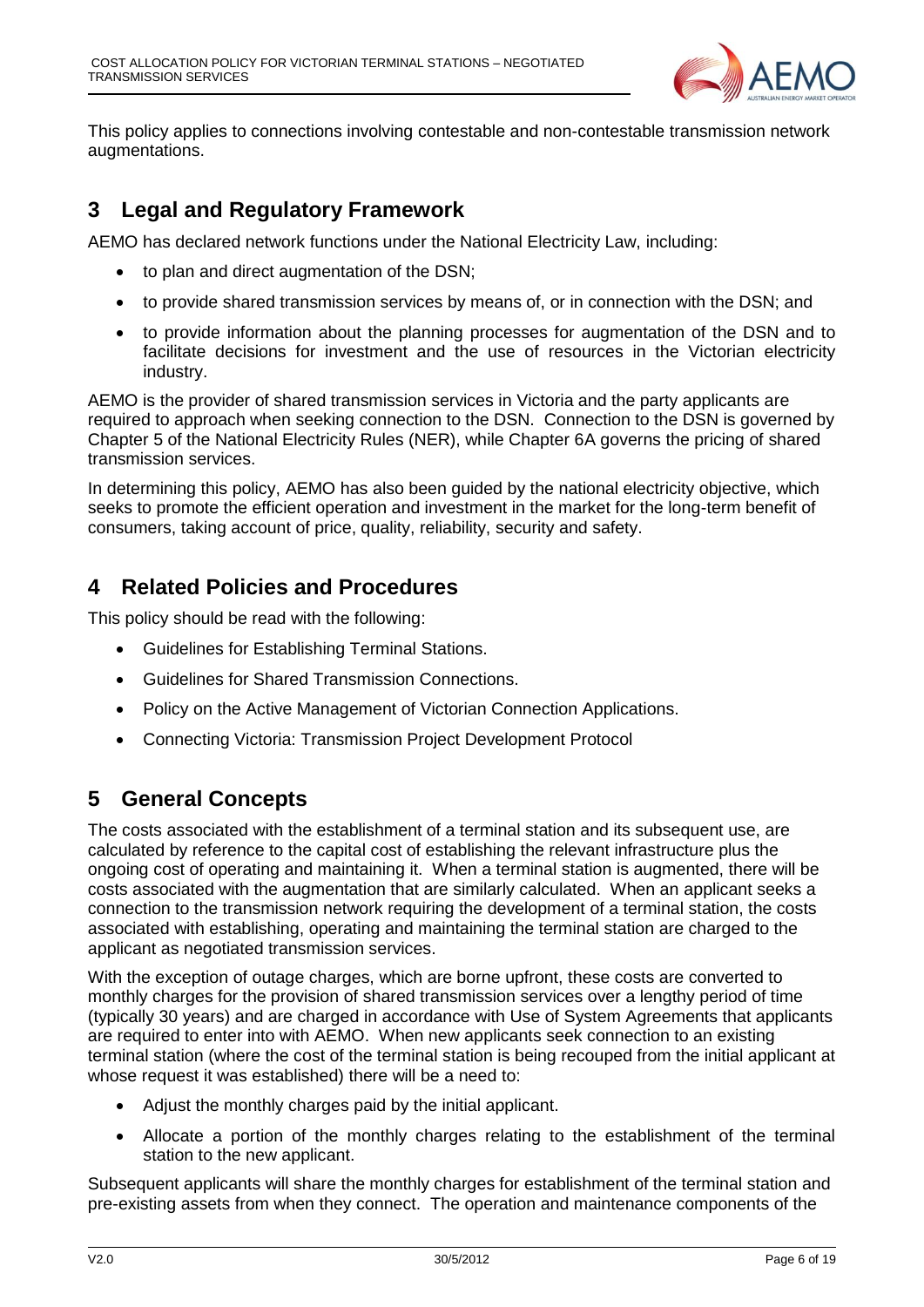

monthly charge will be apportioned between applicants to reflect the allocation of charges associated with terminal station establishment and pre-existing assets.

Subsequent applicants will also contribute to the initial applicant's negotiated transmission service costs, including outage charges. The methodology for determining contributions to these historical costs shall be developed in consultation with stakeholders (refer Section 9.2).

In this policy, the applicant seeking connection to the DSN through the establishment of a new terminal station will be referred to as "Applicant A". Any subsequent applicants will be referred to as "Applicant B", "Applicant C", and so on, depending on the sequence, in time, of their application to connect.

## <span id="page-6-0"></span>**6 Principles**

AEMO has developed this policy to promote the following:

- Equitable allocation of negotiated transmission service costs between applicants connecting to the same terminal station.
- Economic efficiency in transmission network connections.
- Transparency and certainty in charging arrangements for connection applicants.

Application of these principles results in the following outcomes:

- Applicants requiring construction of a new terminal station will pay the full cost of their connection;
- Future applicants connecting to the same terminal station will pay their actual cost of connection to the terminal station and a share of the cost associated with the provision of negotiated transmission services paid by existing applicants. Generally, these costs will be shared based on generation capacity or the number of bays utilised by each applicant's generating plant.
- Existing applicants will not be subject to an increase in costs associated with connection of new applicants.

This will mean that applicants will be able to share their investment costs with subsequent applicants, thereby reducing their own costs.

## <span id="page-6-1"></span>**7 Policy**

## <span id="page-6-2"></span>**7.1 Cost allocation summary**

Figure 1 summarises how costs will be allocated between applicants for specified components of a terminal station.

A number of different bases of allocating costs are adopted as follows:

- **Relative Capacity** the cost will be shared between applicants based on the relative capacity of their respective generating plant.
- **Relative Number Of Bays** the cost will be shared between applicants based on the relative number of connection bays occupied by each.
- **Respective Bays** the cost of a connection bay and the associated supporting works will be allocated to the applicant connecting to that bay.

Further detail supporting AEMO's proposed allocation of costs is provided in the remainder of Section 7.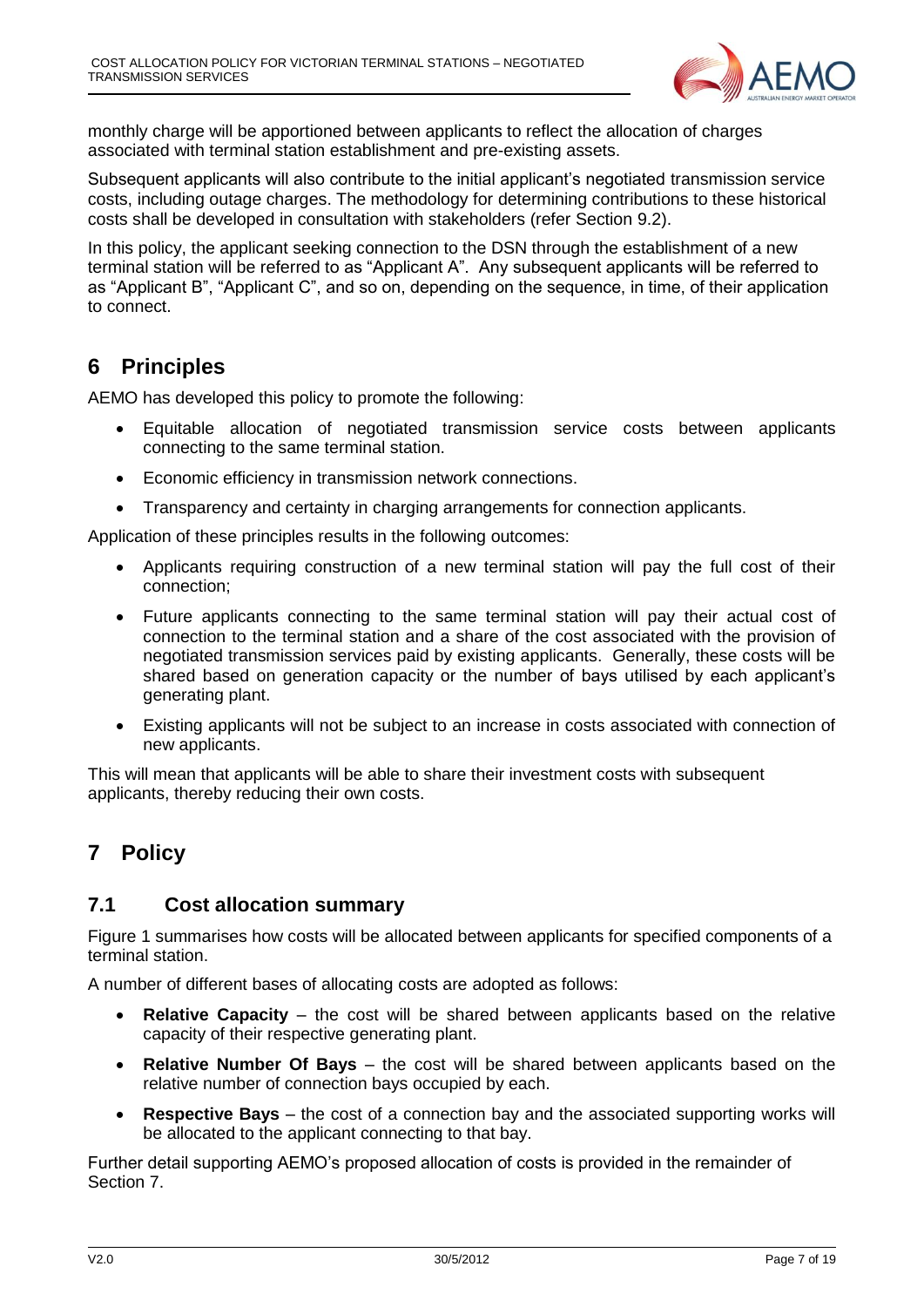

| <b>Item</b>                                      | <b>Initial Connection</b> |                                      | Incremental                          | <b>Expansion Connection (second line)</b>                   |                                                                                                                |
|--------------------------------------------------|---------------------------|--------------------------------------|--------------------------------------|-------------------------------------------------------------|----------------------------------------------------------------------------------------------------------------|
|                                                  | One party                 | Two or<br>more<br>parties            | One party                            | One party                                                   | Two or more parties                                                                                            |
| <b>Transmission Line</b><br><b>Diversion</b>     | Allocated to<br>applicant | Relative<br>Capacity                 | Relative<br>Capacity                 | Additional line                                             | Additional line by relative<br>capacity of new applicants                                                      |
| <b>Transmission Line</b><br>Interface Works      | Allocated to<br>applicant | Relative<br>Capacity                 | Relative<br>Capacity                 | Additional line                                             | Additional line by relative<br>capacity of new applicants                                                      |
| <b>Transmission Line</b><br>Cut-in Bay           | Allocated to<br>applicant | Relative<br>Number Of<br>Bays        | Relative<br>Number Of<br>Bays        | Additional line                                             | Additional line by relative<br>number of bays of new<br>applicants                                             |
| <b>Connection Bays</b>                           | Allocated to<br>applicant | Respective<br><b>Bays</b>            | Respective<br><b>Bays</b>            | Respective bay                                              | Respective bays                                                                                                |
| <b>Connection Bay</b><br><b>Supporting Works</b> | Allocated to<br>applicant | Respective<br>Bays                   | Respective<br>Bays                   | Respective bay                                              | Respective bays                                                                                                |
| Common<br><b>Facilities</b>                      | Allocated to<br>applicant | Relative<br>Number Of<br><b>Bays</b> | Relative<br>Number Of<br><b>Bays</b> | New facilities<br>directly associated<br>with the expansion | New facilities directly<br>associated with the<br>expansion by relative<br>number of bays of new<br>applicants |
| <b>Outage Costs</b>                              | Allocated to<br>applicant | Relative<br>capacity                 | Allocated to<br>new<br>applicant     | Allocated to new<br>applicant                               | Relative capacity of new<br>applicants                                                                         |

<span id="page-7-0"></span>*Figure 1: Cost allocation summary*

## **7.2 Initial Connection**

New terminal stations will be designed in accordance with AEMO's Guidelines for Establishing Terminal Stations, with the Initial Connection being in accordance with AEMO's Guidelines for Shared Transmission Connections.

The design of a new terminal station to accommodate new generation will be proposed by an applicant and specified by AEMO. If the applicant proposes a terminal station design, AEMO will consider whether and to what extent the design of the terminal station should be modified to be consistent with AEMO's guidelines.

The applicant will be able to select the location of a new terminal station for its connection, subject to AEMO's agreement on fair and reasonable terms. AEMO may nominate an alternative location, in which case AEMO will provide information to the applicant that will enable it to compare the connection costs, opportunity for cost sharing and ongoing costs of a connection at AEMO's nominated location against a connection at the applicant's nominated location.

The cost of the interface and terminal station works for an Initial Connection will be allocated to the applicant (Applicant A) and any other applicant seeking to connect at the same time, as described below.

**Interface Works** will be allocated to Applicant A unless more than one applicant seeks to connect at the same time, in which case the costs will be allocated on the basis of the relative megawatt (MW) capacity of each applicant's generating plant.

**Transmission Line Diversion** (Terminal Station to Existing Network) costs will be allocated to Applicant A unless more than one applicant seeks to connect at the same time, in which case the costs will be allocated on the basis of the relative MW capacity of each applicant's generating plant.

**Line Cut-in Bays** will be allocated to Applicant A unless more than one applicant seeks to connect at the same time, in which case the costs will be allocated on the basis of the relative number of bays occupied by each applicant's generating plant.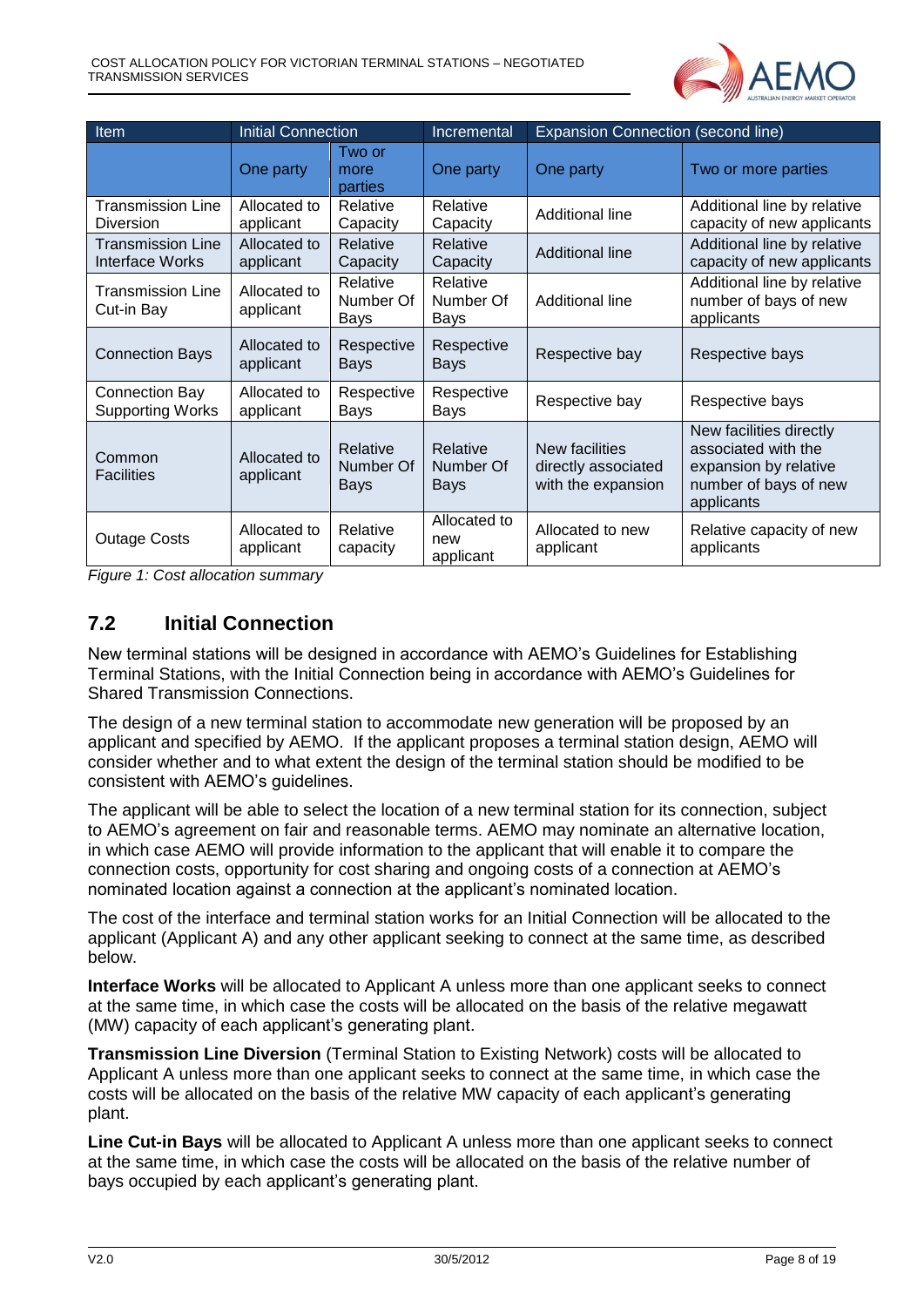

**Connection Bays** and **Connection Bay Supporting Works** will be allocated wholly to the applicant connecting to that bay as these costs are directly linked to the connection of each generating plant. Where two applicants connect to a single bay then the costs of that connection bay will be divided equally between the two applicants irrespective of the capacity of the applicants' generating plant.

**Common facilities** will be allocated to Applicant A unless more than one applicant seeks to connect at the same time, in which case the costs will be allocated between applicants on the basis of the relative number of bays occupied by each because the majority of these expenses, including the cost of control equipment, are driven by the number of bays at the terminal station.

**Outage Costs** incurred during the initial construction of the terminal station will be borne upfront by Applicant A. If more than one applicant seeks to connect at the same time, the costs will be allocated on the basis of the relative MW capacity of each applicant's generating plant.

## <span id="page-8-0"></span>**7.3 Incremental Connection**

An Incremental Connection occurs where one or more applicants intend to connect generating plant at an existing terminal station without triggering the need for a major expansion. In other words, the initial connection arrangement for the terminal station is expandable and can accommodate additional connections.

To the extent these assets are providing a negotiated transmission service, the establishment costs for connection to the terminal station will be allocated from the date of the new connection as follows:

**Interface works** –The cost of connecting new generation to the terminal station will be allocated on the basis of the relative MW capacity of each (existing and new) generating plant.

**Transmission Line Diversion (Terminal Station to Existing Network)** – The costs of the transmission line assets will be allocated on the basis of the relative MW capacity of each (existing and new) generating plant.

**Line Cut-in Bays** – The costs of these works will be allocated on the basis of the relative number of bays occupied by each (existing and new) generating plant.

**Connection bays and connection bay supporting works** – The cost of connection bays and supporting works will be allocated to the applicants connecting to the respective bays irrespective of the capacity of the applicants' generating plant as these costs are directly linked to the connection of each generating plant.

**Common facilities** – The costs of these facilities will be allocated on the basis of the relative number of bays occupied by each (existing and new) generating plant.

**Outage Costs** – The costs required for subsequent connections will be borne upfront by each subsequent applicant based on the relative MW capacity of their generating plant. If more than one subsequent applicant seeks to connect at a time, then outage costs shall be divided between those subsequent applicants based on the relative MW capacity of their generating plant.

Operation and maintenance charges will be apportioned between applicants to reflect the allocation of costs associated with terminal station establishment and pre-existing assets.

Subsequent applicants will also contribute to the costs (including outage costs) incurred during the initial construction of the terminal station. The methodology for determining contributions to these historical costs shall be developed in consultation with stakeholders (refer Section 9.2).

## <span id="page-8-1"></span>**7.4 Expansion Connections**

An Expansion Connection occurs where subsequent generation connections can only be accommodated if there is a major expansion of the terminal station involving a substantial investment. Examples of a major expansion include: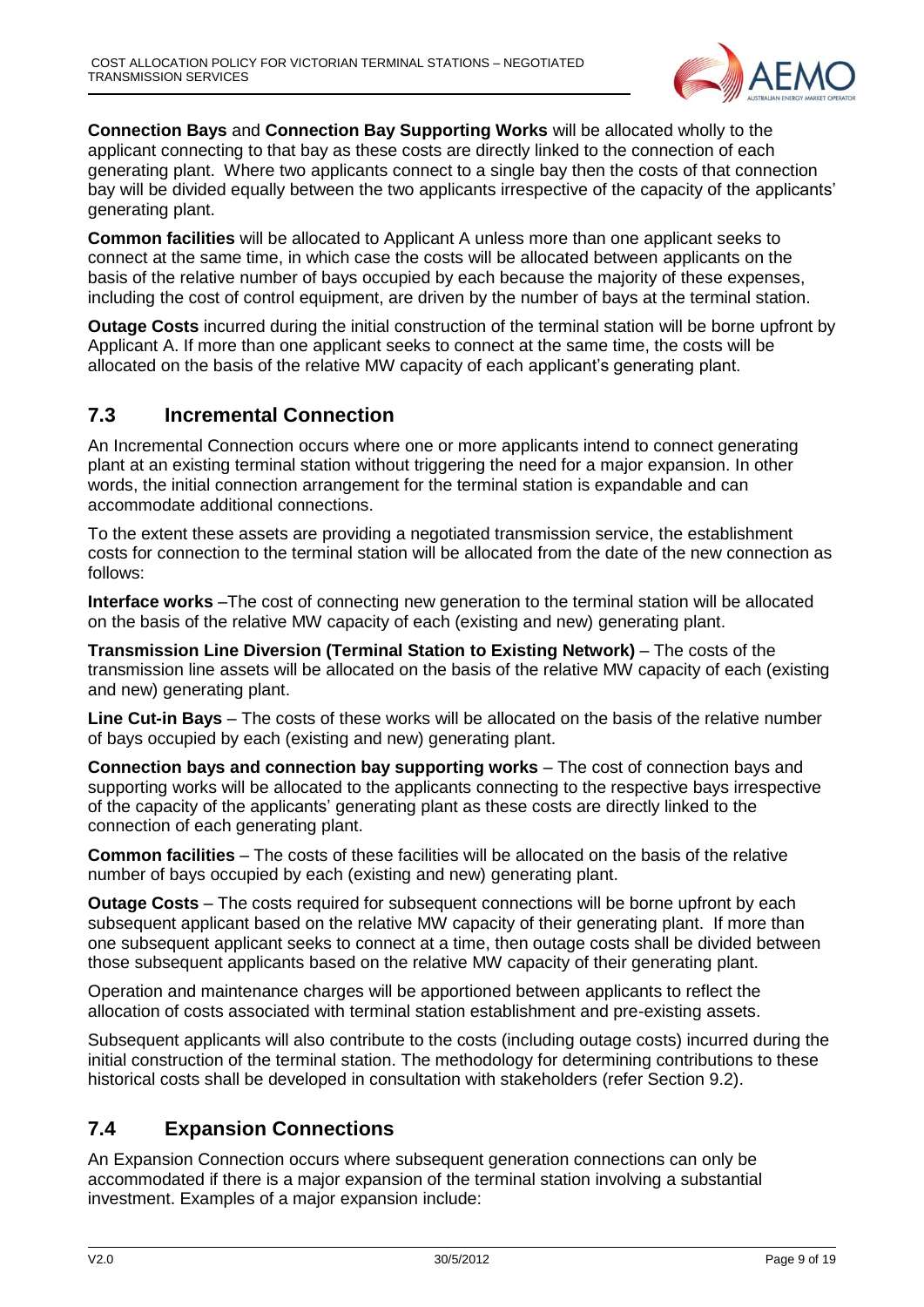

- Conversion from a tee connection to double-switching or breaker-and-a-half switching of connecting transmission lines.
- Connection of the terminal station to the network via an additional transmission line.

A key feature of most Expansion Connections is that the expansion benefits all connected parties, including those who were connected before the expansion, including greater reliability through additional redundancy in the case of network outages or other contingencies.

In order to ensure that existing connected parties are not subject to any increase in costs, the expansion applicant (Applicant B) shall bear all expansion costs. Consequently, an expansion applicant is not expected to contribute as significantly (compared with previous incremental connections) to historical costs associated with the initial development of the terminal station.

Subsequent applicants will pay their actual cost of connection to the terminal station and a share of the cost of the expansion works (negotiated transmission services) paid by the expansion applicant. Subsequent applicants are not expected to contribute as significantly (compared with pre-expansion incremental connections) to historical costs associated with initial establishment of the terminal station.

The methodology for determining contributions from expansion applicants and subsequent applicants to costs incurred during the initial construction of the terminal station shall be developed in consultation with stakeholders (refer Section 9.2).

Allocation of negotiated transmission service costs between connecting parties is described in the following sections under two typical expansion scenarios.

#### <span id="page-9-0"></span>**7.4.1 Conversion from a tee connection to a double- or breaker-and-a-half switching arrangement**

There is a limit to the total generation that can be connected at a terminal station via tee connections. Where this limit would otherwise be exceeded, AEMO will require new generating plant to connect via a double-breaker switching arrangement, breaker-and-a-half switching arrangement, or a second line. The type of arrangement required will vary according to the location of the connection on the network and is subject to change as the transmission system is augmented. The maximum limit, at the most favourable locations on the Victorian system, is presently around 600 MW.

To the extent that assets are providing a negotiated transmission service, where an expansion connection involves conversion from a tee connection (currently servicing Applicant A) and does not include the need to connect to an additional line to connect Applicant B, costs will be allocated upon conversion as follows:

- 1. **Interface Works** The cost of interface works associated with the conversion will be allocated to Applicant B unless additional applicants seek to connect at the same time, in which case the cost will be allocated between Applicant B and those other applicants on the basis of the relative MW capacity of each of their generating plant. If Applicant C seeks to connect after the conversion has occurred, the cost of these works will be recovered from Applicant B and Applicant C also on the basis of the relative MW capacity of each of their generating plant from the time they connect.
- 2. **Line Cut-in Bays** The cost of the works associated with the conversion will be allocated to Applicant B unless additional applicants seek to connect at the same time, in which case the cost will be allocated between them on the basis of the relative number of bays occupied by each of their generating plant. If Applicant C seeks to connect after the conversion has occurred, the cost of these works will be recovered from Applicant B and Applicant C also on the basis of the relative number of bays occupied by each of their generating plant.
- 3. **Connection Bays and Supporting Works** The cost of connection bays and supporting works will be allocated to the applicants connecting to the respective bays irrespective of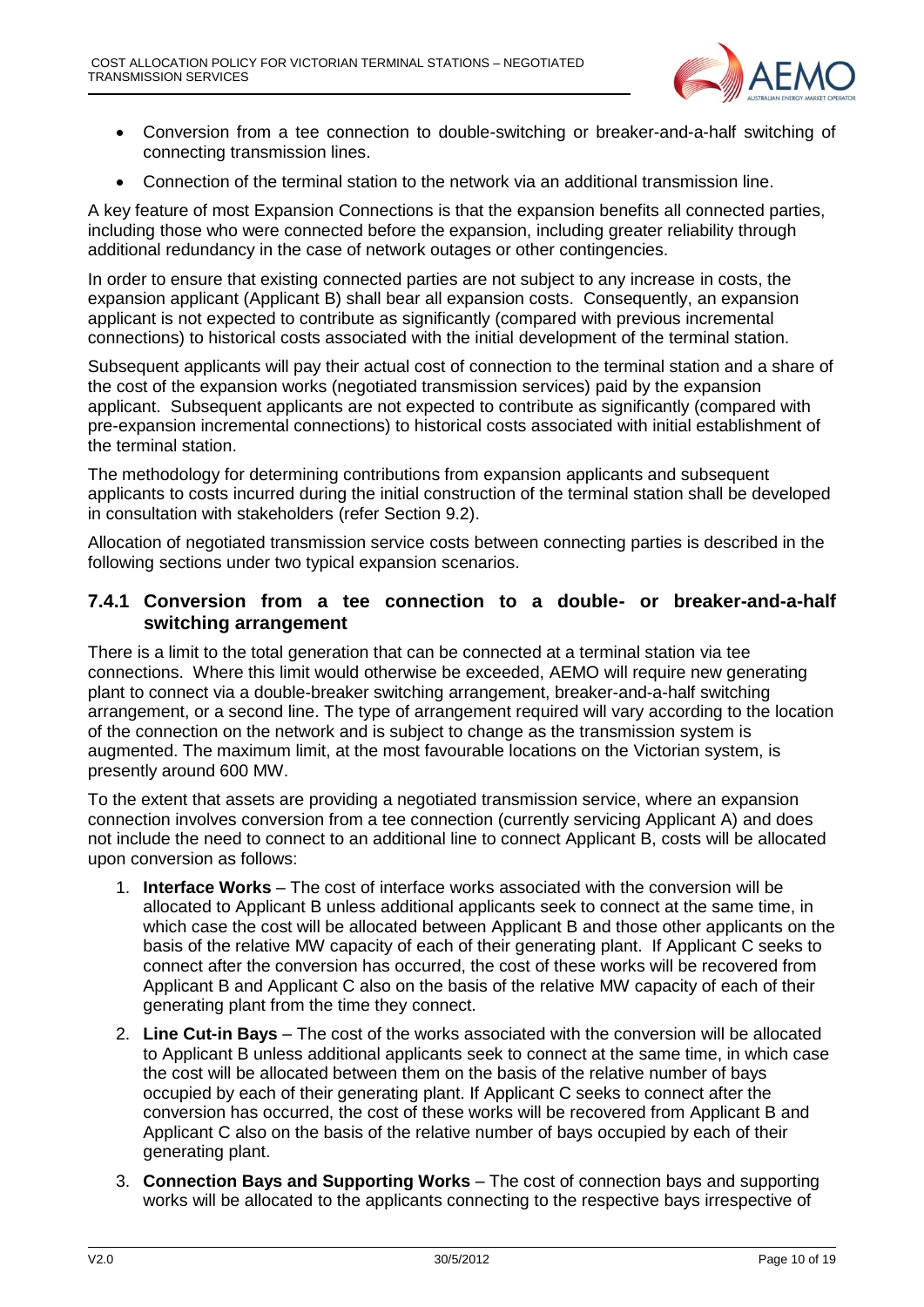

the capacity of the applicants' generating plant as these costs are directly linked to the connection of each generating plant.

4. **Outage Costs** –The costs incurred for each connecting generating plant are to be borne upfront by the relevant applicant. Where a single outage or series of outages is required for the simultaneous connection of two or more new generating plant, these costs will be allocated between the relevant applicants on the basis of the relative MW capacity of each of their generating plant.

#### <span id="page-10-0"></span>**7.4.2 Connection to an additional line**

Where the expansion connection involves the need to connect the terminal station to an additional transmission line and does not include conversion from a tee connection, costs will be allocated upon connection as follows:

- 1. **Interface Works** The cost of interface works associated with the additional line connection will be allocated to Applicant B unless additional applicants seek to connect at the same time, in which case the costs will be allocated between them on the basis of the relative MW capacity of each of their generating plant. If Applicant C seeks to connect after the additional line has been connected, the costs of these works will be recovered from the Applicant B and Applicant C also on the basis of the relative MW capacity of each of their generating plant from the time they connect.
- 2. **Transmission Line Diversion (Terminal Station to Existing Network)** The costs of the works associated with the additional line connection will be allocated to Applicant B unless additional applicants seek to connect at the same time, in which case the costs will be allocated between them on the basis of the relative MW capacity of each of their generating plant. If Applicant C seeks to connect after the additional line has been connected, the costs of these works will be recovered from Applicant B and Applicant C also on the basis of the relative MW capacity of each of their generating plant from the time they connect.
- 3. **Line Cut-in Bays** The costs of the works associated with the additional line connection will be allocated to Applicant B unless additional applicants seek to connect at the same time, in which case the costs will be allocated between them on the basis of the relative number of bays occupied by each of their generating plant. If Applicant C seeks to connect after the additional line has been connected, the costs of these works will be recovered from Applicant B and Applicant C also on the basis of the relative number of bays occupied by each of their generating plant.
- 4. **Connection Bays and Supporting Works** The cost of connection bays and supporting works will be allocated to the applicants connecting to the respective bays irrespective of the capacity of the applicants' generating plant as these costs are directly linked to the connection of each generating plant.
- 5. **Outage Costs** –The cost of outages required for each connecting generating plant are to be borne upfront by the relevant applicant. Where a single outage or series of outages is required for the simultaneous connection of two or more applicants, the costs will be allocated between them on the basis of the relative MW capacity of each of their generating plant.

## <span id="page-10-1"></span>**7.5 Application of Policy - Examples**

Appendix A includes examples of the application of this policy based on the standard breaker-anda-half configuration outlined in AEMO's Guidelines for Shared Transmission Connections. A nonstandard tee arrangement is also included to reflect possible future development of some existing terminal stations that were established prior to the implementation of this policy.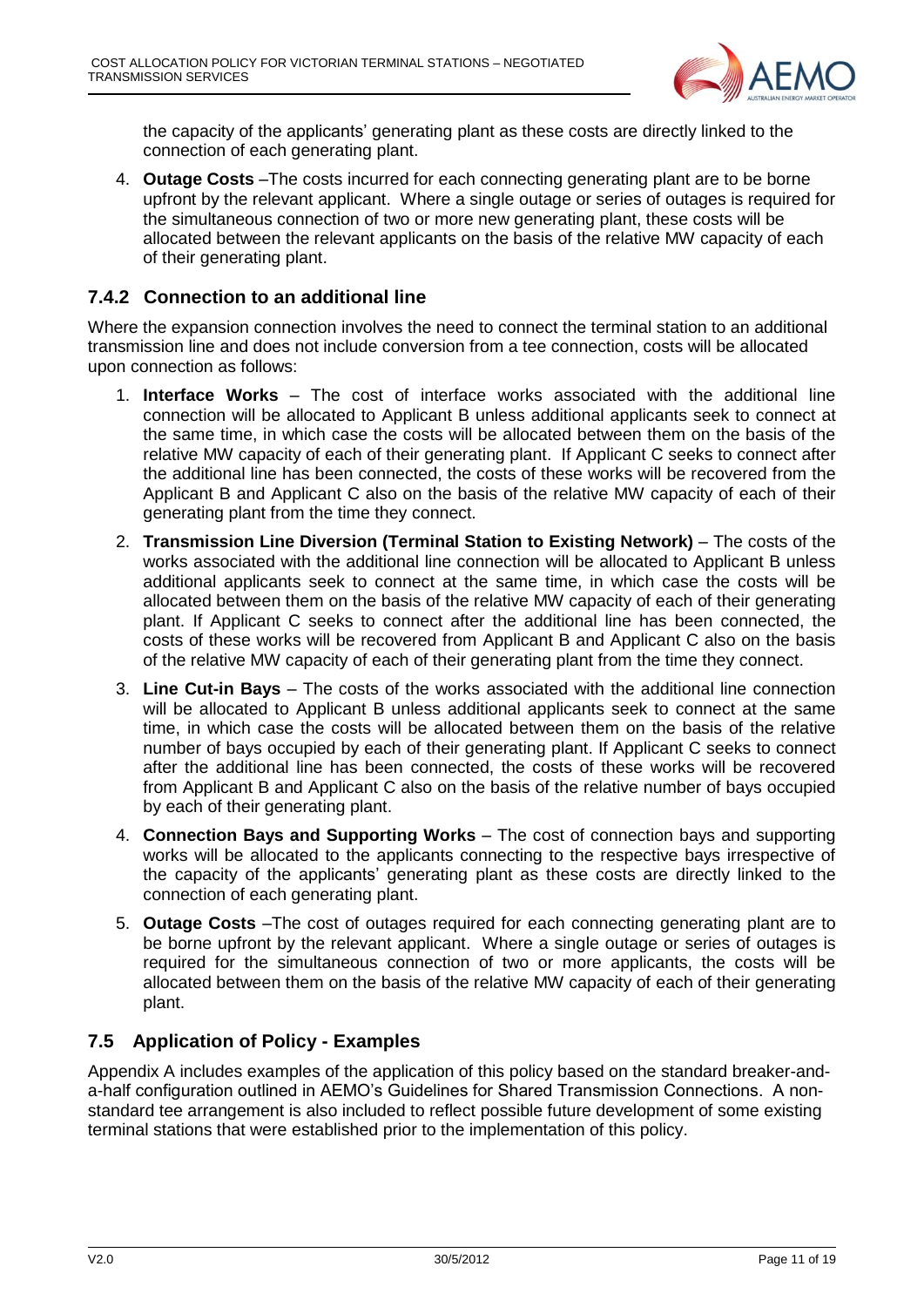

## <span id="page-11-0"></span>**8 Connection to Existing Prescribed Service Terminal Stations**

Where sufficient provision for expansion exists, an applicant may connect to an existing terminal station that is allocated to prescribed transmission services, for example, a terminal station established to supply load. Such connections will generally be made on a stand-alone basis and funded entirely by the applicant as negotiated transmission services.

## <span id="page-11-1"></span>**9 Further Development**

This policy is subject to further development in the following areas.

#### <span id="page-11-2"></span>**9.1 Load Connections**

This policy does not cover cost allocation for load connections. AEMO is currently considering how costs will be allocated between applicants connecting generation and load at the same terminal station. Any approach for load connections will be developed in consultation with Victorian Distribution Network Service Providers and take into account any applicable NER requirements.

#### <span id="page-11-3"></span>**9.2 Historical Costs**

Subsequent applicants will make an additional contribution to historical costs where required to preserve connection timing indifference among existing and potential applicants. The amount will be based on a number of factors, including whether any historical costs have been borne upfront (e.g. outage costs) and the gradient of any monthly charges. The basis and arrangements for contribution to historical costs will be the subject of further consultation with stakeholders.

#### <span id="page-11-4"></span>**9.3 Shared Network Transformers**

A terminal station may include one or more large shared network transformers connecting two switchyards at voltages of 220 kV and above (e.g. 500/220 kV). Where providing a negotiated transmission service, the cost of a shared network transformer is to be allocated between applicants on the basis of the relative MW capacity of each applicant's generating plant. Cost allocation examples including shared network transformers are to be included in a future revision of this policy.

## <span id="page-11-5"></span>**9.4 Transmission Frameworks Review**

Elements of this policy may be affected by the outcomes of the AEMC's Transmission Frameworks Review (TFR). AEMO will monitor the outcomes of the TFR and modify any policies or procedures if required for consistency with any Rule changes arising from the TFR.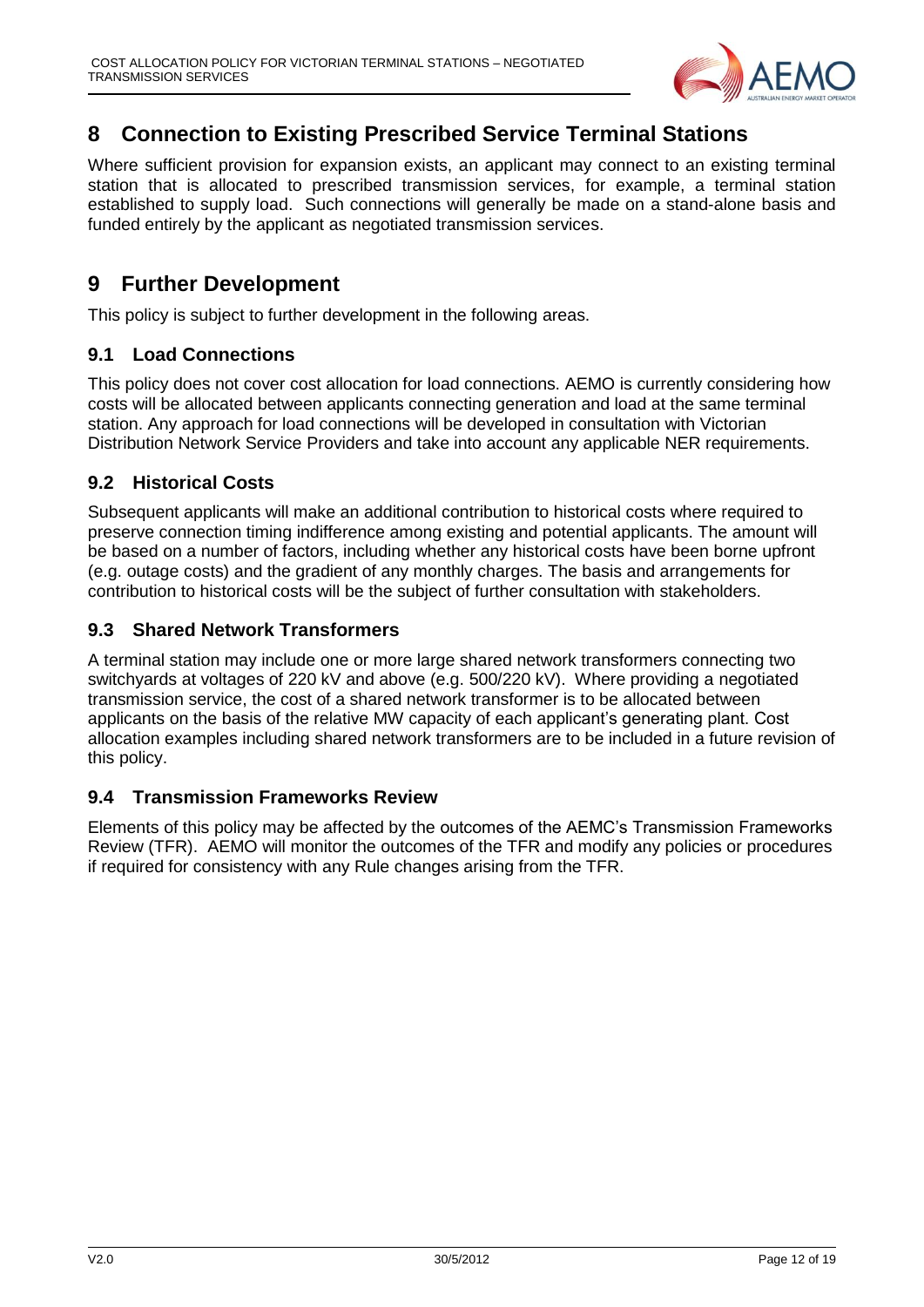

## <span id="page-12-0"></span>**APPENDIX A: Example applications of cost allocation policy**

For the purpose of cost allocation based on the number of bays occupied:

- A single-switched generation or transmission line connection is considered to occupy one half bay.
- A double-switched generation or transmission line connection is considered to occupy a full bay.
- Two connections within one bay (generating plant or transmission line or both), with or without a centre circuit breaker are considered to occupy one half bay each.

Transmission line diversion works are included in the examples on the basis that the new terminal station is a significant distance from the existing line easement.

#### **Example 1 – Initial stage for a breaker-and-a-half arrangement**

Figure 1 represents an existing breaker-and-a-half arrangement with one generation connection.



*Figure 1: Illustration of example 1*

In this arrangement, one bay is occupied by the line cut-in (which is shared transmission network infrastructure) and a second bay is occupied by a single generation connection. Additional bays may be constructed to accommodate future generation connections or line cut-ins.

If all costs reflect the provision of negotiated transmission services, the applicant (Applicant A) must pay all costs associated with this terminal station.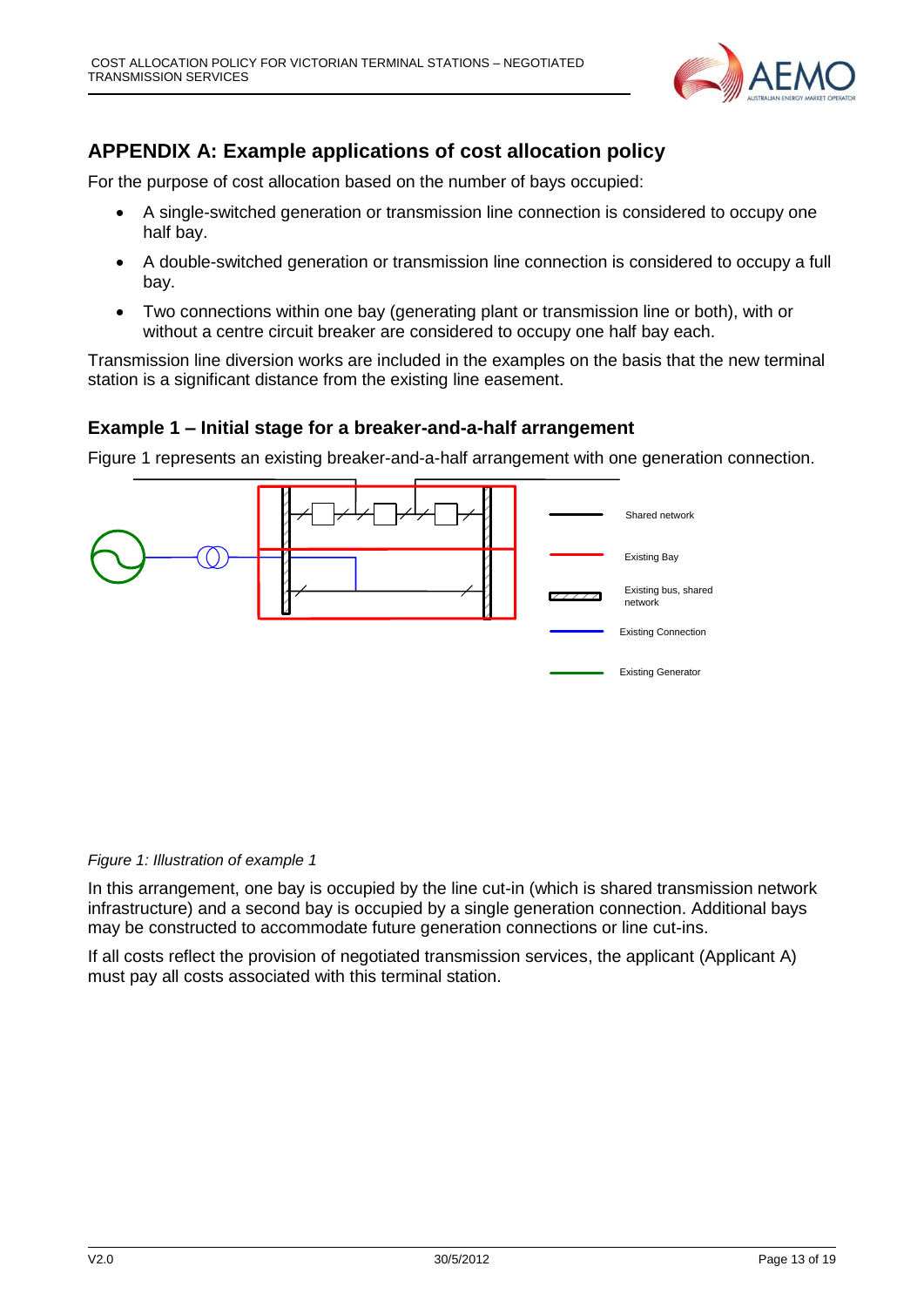

#### **Example 1a – Connection of additional generating plant to an existing breaker-and-a-half arrangement**

Figure 2 represents an existing breaker-and-a-half arrangement with one existing and one future generation connection.



*Figure 2: Illustration of example 1a*

In this example, Applicant B connects its generating plant to one bus in a new bay, where the connection does not require connection to a second transmission line.

Applicant B would pay for the following:

- Establishment of one additional half bay to enable the connection of its generating plant.
- Installation of one circuit breaker in the existing bay connecting the existing generating plant.
- A portion of the costs of the transmission line diversion and interface works based on the relative MW capacity of its generating plant.
- One third of the transmission line cut-in bay.
- One third of the payment stream for the land costs of the terminal station and remaining station assets (common facilities) excluding switchyard bays and connection assets.

Applicant A's payments for existing station assets and land would be reduced by an amount equal to the contributions from Applicant B as listed above.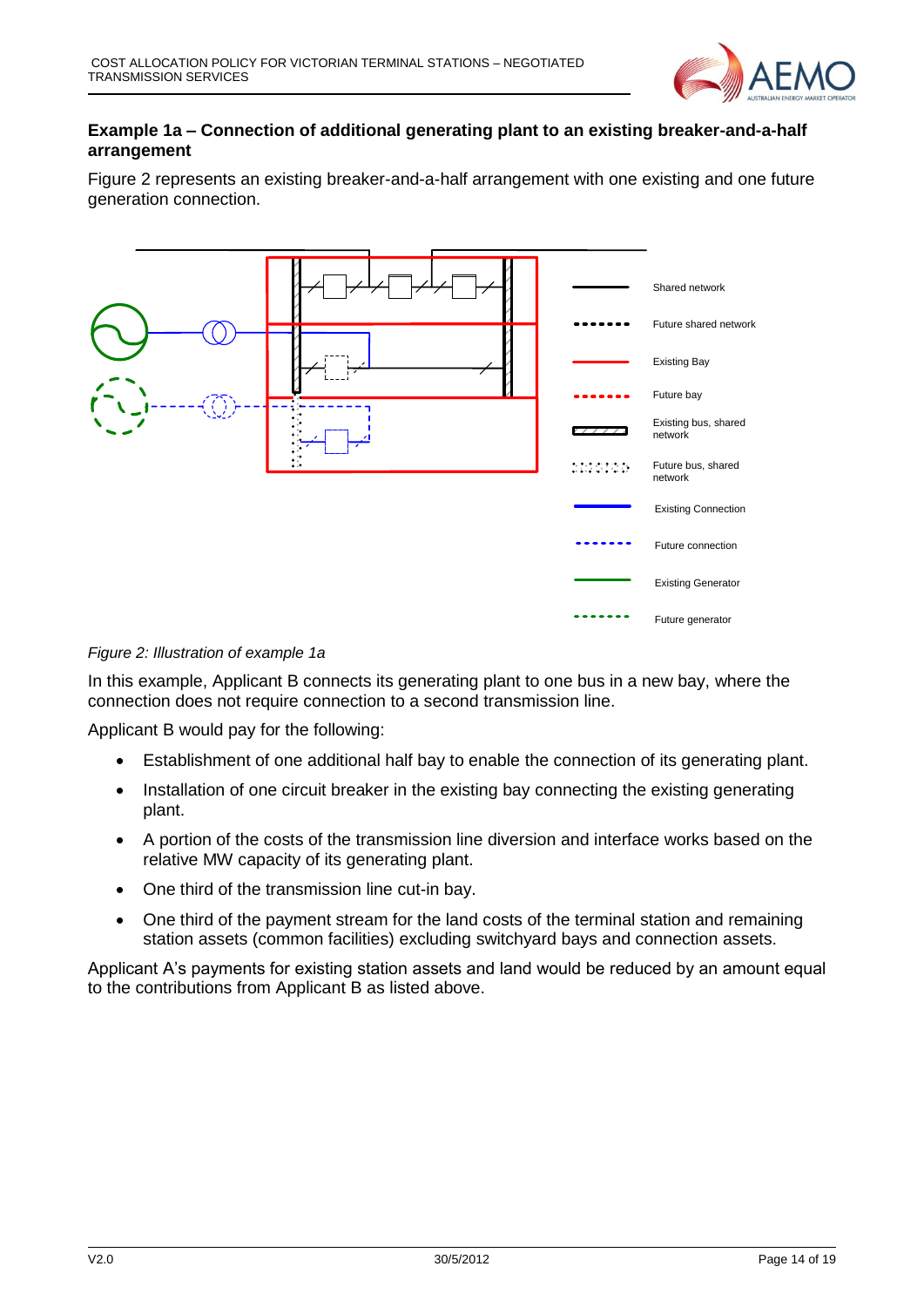

#### **Example 1b – Expansion of breaker-and-a-half arrangement to a double-line connection**

In this example, a third generating plant is connecting to the terminal station, requiring the terminal station to be switched to a second connecting line. The expanded arrangement is shown in Figure 3.



*Figure 3: Illustration of example 1b*

Applicant C would pay for the following:

- Second transmission line diversion costs.
- Interface works to connect the second transmission line.
- Bay housing the connection for the second transmission line.
- Establishment of one additional half bay to enable the connection of its generating plant.
- Extension of one bus across an existing bay to enable connection to the additional bay, including the installation of an additional circuit breaker in the bay connecting Applicant A.

The methodology for determining contributions from Applicant C and subsequent applicants to negotiated service costs incurred prior to the connection of the third generating plant shall be developed in consultation with stakeholders (refer Section 9.2).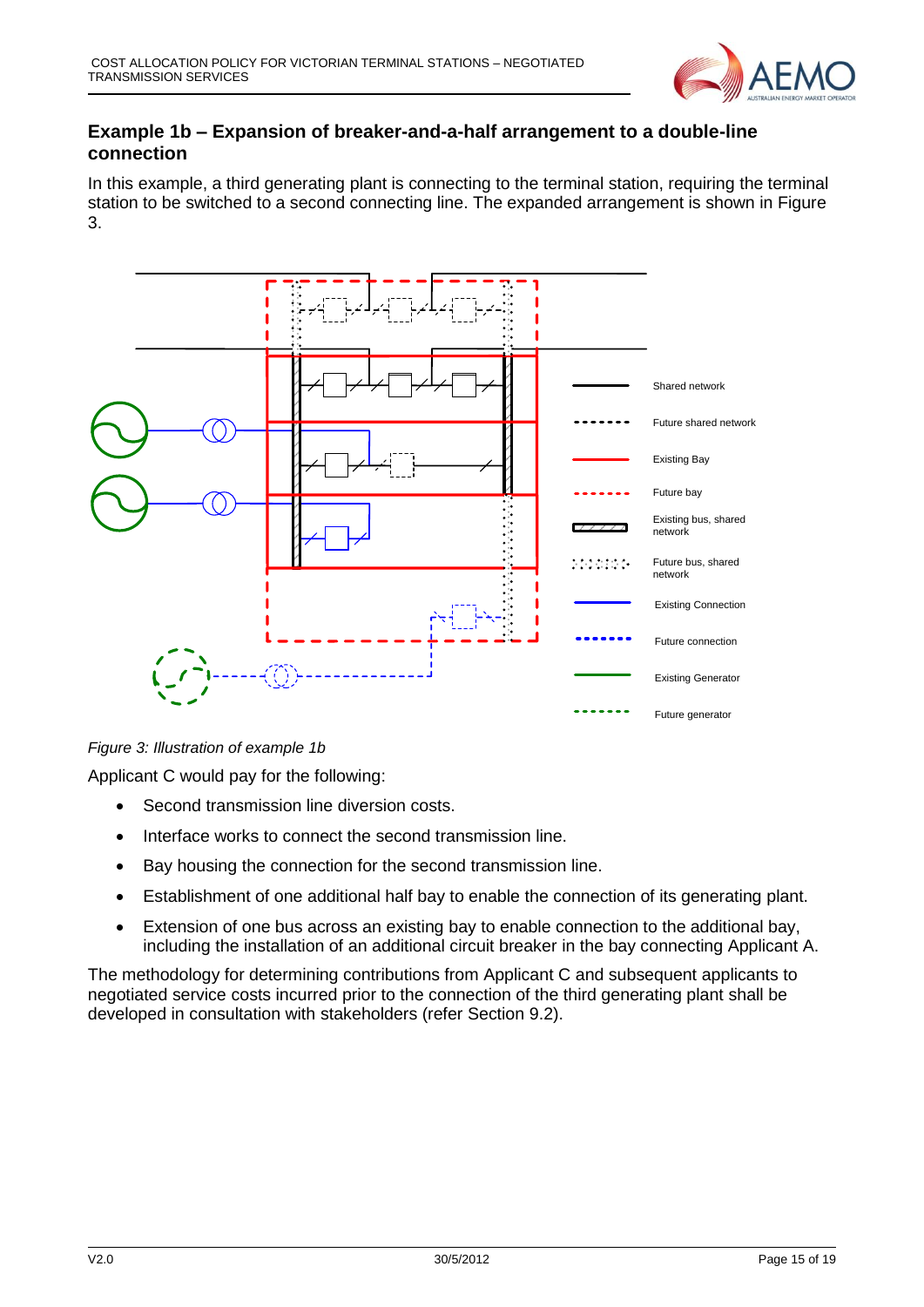

### **Example 2 – Development of a tee connected station**

Figure 4 represents a tee connection with two generation connections. This non-standard tee arrangement is representative of some existing terminal stations. Applicant A's generating plant, Gen A, occupies two bays, while Applicant B's generating plant, Gen B, is to occupy one bay.



*Figure 4: Illustration of example 2*

Assuming that this terminal station:

- Is designed to accommodate up to nine bays. Two bays are initially occupied by line cutins (shared transmission network infrastructure) and the remaining seven bays can be used to accommodate generation connections or future line cut-ins.
- Was wholly funded by Applicant A.

On connection of Gen B, Applicant B would pay for:

- Establishment of one additional half bay (Bay 5) to enable the connection of Gen B.
- 21% of the costs of the transmission line diversion and interface works [50 MW / (50 MW+192 MW)].
- One third of the transmission line cut-in bay.
- One third of the payment stream for the land cost of the terminal station and cost of the Common Facilities, excluding switchyard bays and connection assets.

Applicant A's payments for existing station assets would be reduced by an amount equal to the contributions from Applicant B as listed above.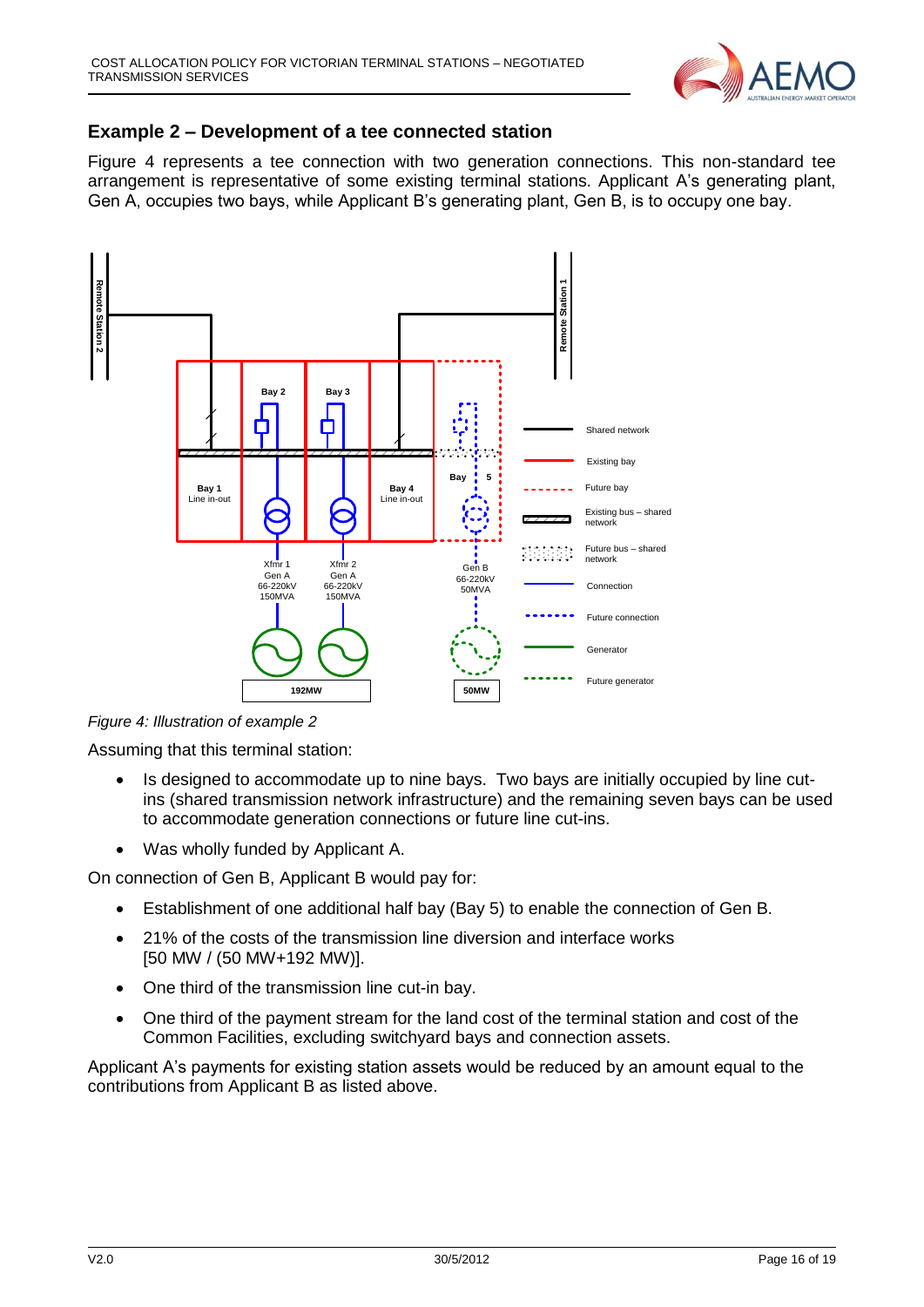

#### **Example 2a – Expansion stage for a tee connection to double switching arrangement**

Figure 5 represents a typical double switched arrangement with two existing generation connections (192 MW and 50 MW) plus one future additional generating plant connected to the terminal station.



*Figure 5: Illustration of example 2a*

In this example, connection of Gen C by Applicant C requires establishment of a second bus and four shared network transmission line circuit breakers.

Applicant C would pay for the following:

- Modification to line interface works to accommodate a double switching arrangement.
- Establishment of the second (No 2) 220 kV bus running through Bays 1, 2, 3 and 4.
- Modification to two bays (Bay 1 and Bay 4) housing the two transmission line connections, including installation of four new CBs and all associated connecting plant.
- Establishment of one additional half bay (Bay 6) to enable the connection of Gen C.

The methodology for determining contributions from Applicant C and subsequent applicants to negotiated service costs incurred prior to the connection of Gen C shall be developed in consultation with stakeholders in (refer Section 9.2).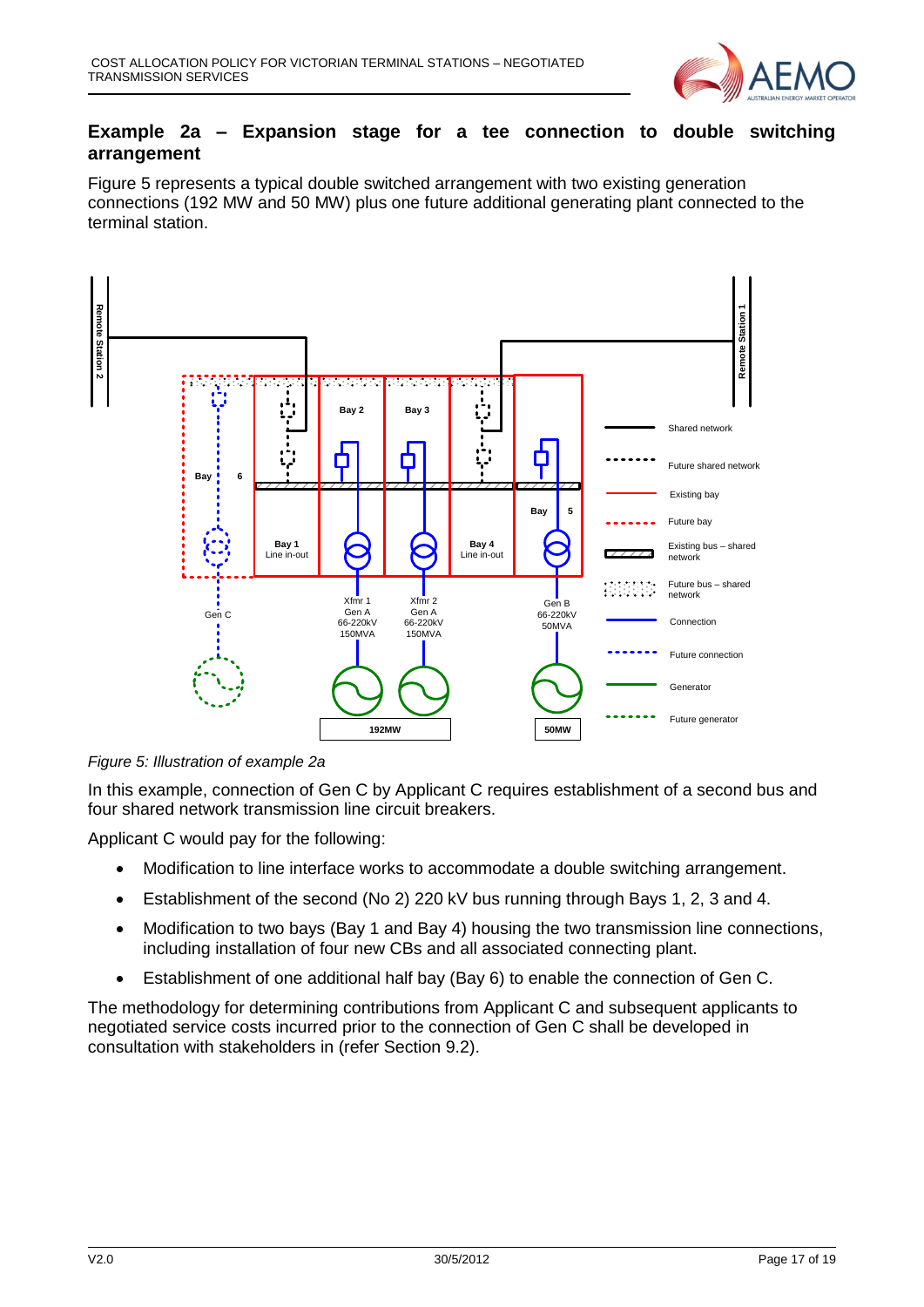

## **Example 2b – Incremental stage for connection of additional generating plant**

Figure 6 represents a typical double switched arrangement with three existing generation connections (Gen A, Gen B and Gen C) plus one future additional generating plant connected to the terminal station.



*Figure 6: Illustration of example 2b*

In this example, Applicant D connects Gen D to the No 2 bus in a new Bay 7 adjacent to Bay 6, where the connection requires only the construction of that new bay.

Applicant D would pay for the following:

- Establishment of one additional half bay (Bay 7) to enable the connection of Gen D.
- A portion of the costs of the transmission line diversion and interface works associated with the previous expansion to accommodate Gen C based on the MW capacity of Gen D relative to the MW capacity of Gen C.
- Half the payment stream for the remaining costs paid by Applicant C:
- Establishment of the second (No 2) 220 kV bus running through Bays 1, 2, 3 and 4.
- Two bays (Bay 1 and Bay 4) housing the two transmission line connections, including four new CBs and all associated connecting plant.

Applicant C's payments for existing station assets would be reduced by an amount equal to the contributions from Applicant D as listed above.

The methodology for determining contributions from Applicant D and subsequent applicants to negotiated service costs incurred prior to the connection of Gen D shall be developed in consultation with stakeholders (refer Section 9.2).